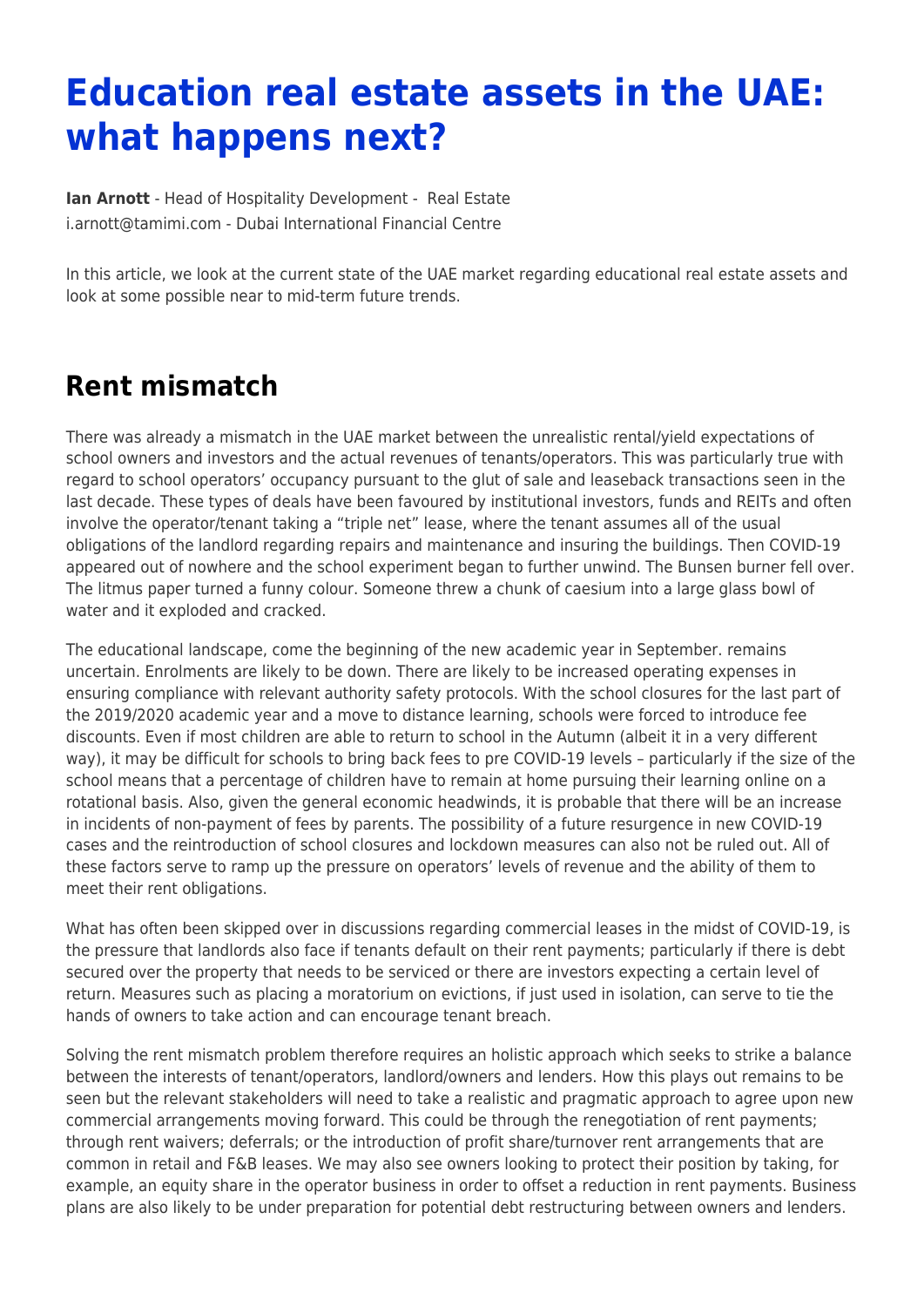The success of such rent negotiations and restructurings will largely depend upon whether the asset has solid, long term fundamentals, for example, value for money offerings located in the centre of communities with a captive base of families that does not wish to travel long distances on a daily basis or overpay.

On the issue of varying existing leases to reconfigure tenant payment obligations, tenants should be mindful of the fact that the COVID-19 pandemic is a particular and rare type of force majeure event. It is not like a hurricane or a flood which is sudden and localised and where the relevant effects and losses can be quickly assessed and quantified. It is a protracted, global event where, even though its general occurrence is known, the exact nature of how its effects will manifest themselves is uncertain. A similar type of force majeure event would be a world war. There is, therefore, the potential for smaller, unforeseeable force majeure type events to occur in the future within the overriding context of the known pandemic. Is a second wave of the virus and a future long term closure of the school foreseeable? Perhaps, but it is debatable. Any variation of an existing contract resets the position regarding the question of foreseeability of an event by the contracting parties. Due to this mix of the known and the unknown regarding the ongoing pandemic at present, it is best to take any future concerns or agreed protections regarding its future effects entirely out of the force majeure regime and deal with such matters separately and explicitly in the variation of the existing contract. The same applies to new agreements being entered into at the current time.

## **Consolidation and amalgamation**

In June, it was announced that two American schools in Sharjah would be merging operations into one campus for the 2020/2021 academic year in order to reduce operating costs. This move was undoubtedly brought about due to the challenges being faced by school operators in current times as described earlier. Such an amalgamation of premises between schools may be a trend that is set to continue in the near future.

In addition, we may also see some of the big operational players eyeing up mergers and acquisitions regarding those smaller operators currently in distress. This may be a trend that develops post-September when there is more clarity regarding the exact nature of the new educational landscape in the UAE.

We may also see an uptick in sale and leaseback transactions, albeit it configured in a more realistic way, with owners looking to release cash from their ownership of non-liquid real estate assets, whilst still requiring the asset to operate.

### **Repurposing**

With a large portion of the workforce working from home and the general shift to online interaction for the past few months, commercial tenants across the world are now rethinking the use and configuration of their commercial space and whether some of it may be surplus to requirements. This has accelerated a trend that was already in motion prior to COVID-19. The bricks and mortar real estate industry is being disrupted by technology.

In the context of education, blended learning, where students learn through a mix of online interaction and traditional face-to-face teaching, may be here to stay. This could lead to operators seeking to downsize their space requirements or lead to the amalgamation of premises, as discussed above. This could lead to owners having to repurpose the whole or parts of their educational assets for different uses.

In addition, and in a worse case scenario, for those owners and operators that are not able to navigate